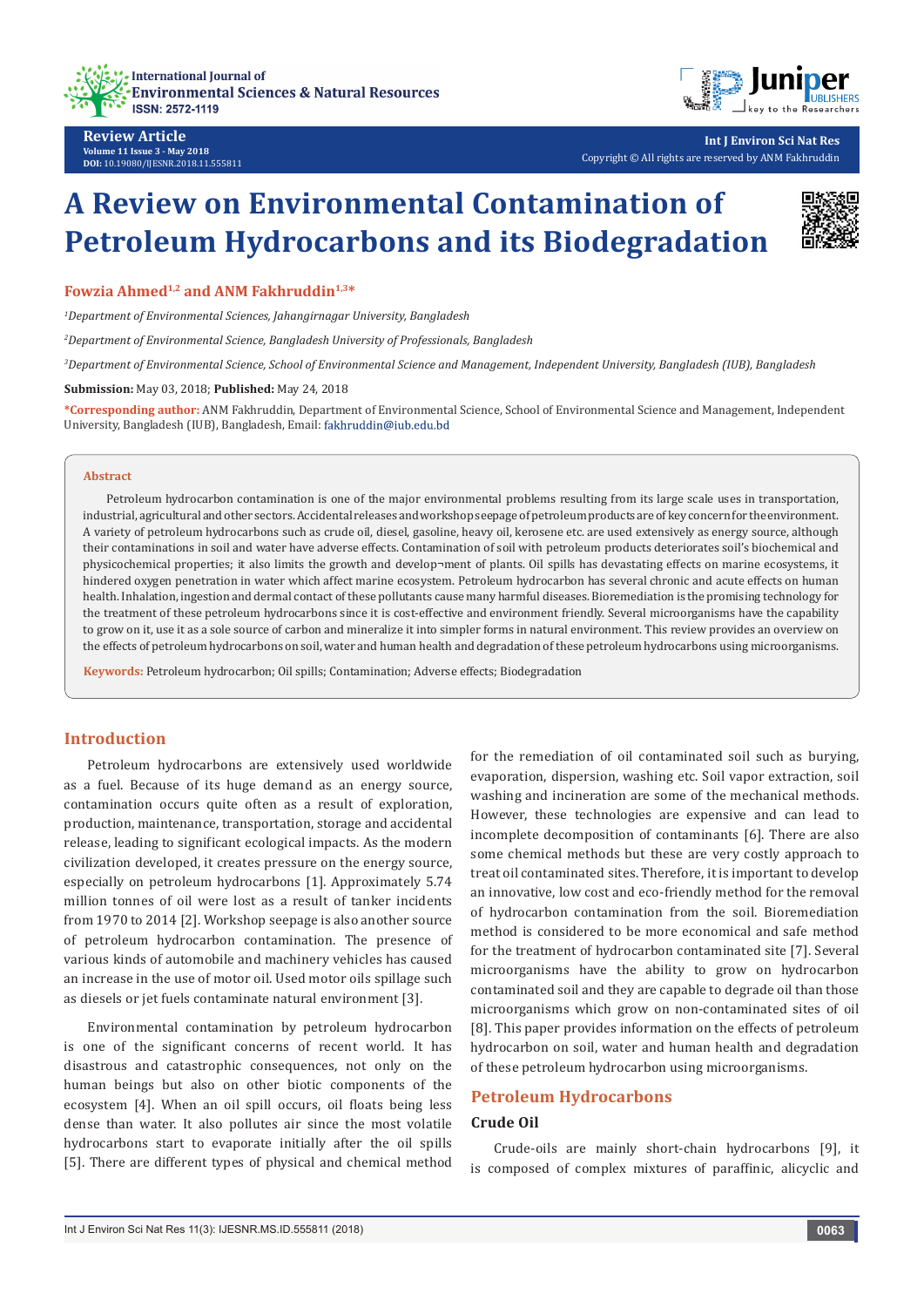aromatic hydrocarbons and a smaller proportion of nonhydrocarbon compounds such as naphthenic acids, phenols, thiol, heterocyclic nitrogen, sulphur compounds as well as metallo-prophyrins and asphaltenes [10]. Crude oil as a complex mixture is produced by incomplete decomposition of plant and animal biomass over a long time [11]. The carbon content normally is in the range 83-87%, and the hydrogen content varies between 10 and 14%. In addition, varying small amounts of nitrogen, oxygen, sulfur and metals (Ni and V) are found in crude oils [12].

## **Diesel**

Diesel fuels are middle distillates of crude petroleum separated by fractional distillation. Other middle distillates include kerosene and aviation fuel. The carbon number of diesel oil hydrocarbons is between 11 and 25 and the distillation range is between 180 to 380°C. Diesel oil contains 2000 to 4000 hydrocarbons, which cannot be totally separated by gas chromatography [13]. It includes approximately 64% aliphatic hydrocarbons, l-2% olefinic hydrocarbons and 35% aromatic hydrocarbons [14]. It composed of four main structural classes of hydrocarbons [15].

- a) n-alkanes or n-paraffins (linear saturated hydrocarbons).
- b) isoalkanes or isoparaffins (branched saturated hydrocarbons).
- c) cycloalkanes or naphthenes (saturated cyclic alkanes).
- d) Aromatics.

#### **Gasoline**

Gasoline is a generic term used to describe volatile, inflammable petroleum fuels used primarily in internal combustion engines to power passenger cars and other types of vehic1e, such as buses, trucks, motorbikes and aircraft [16]. In gasoline composition, aromatics amount to about 50% of the total hydrocarbon content. Iso-alkanes amount to about 35% alkanes, alkenes and cycloalkanes are present in minor quantities. Its distillation range is from 30-35°C to 180-200°C [17]. It is a complex mixture of volatile hydrocarbon compounds with a nominal boiling-point range of 50-200°C (USA) or 25- 220°C (Europe) for automotive gasoline. Hydrocarbons are predominantly in the C4-C12 range [18]. Gasoline is very flammable; it catches on fire quite easily, evaporates quickly, and forms explosive mixtures with air. Most people can begin to smell gasoline at 0.25 parts of gasoline per million parts of air (ppm). Gasoline does not dissolve readily in water.

#### **Heavy Oil**

Heavy oils are naturally occurring materials which contain hydrocarbons that are synthesized by living organism usually account for less than 20% by weight of the petroleum and petroleum like materials. It is the residue of crude oil distillation and its composition is carbon 88%, hydrogen 10%, sulfur 1%, H2O 0.5%, ash 0.1% by weight, and may contain dispersed solid or semi-solid particles (asphaltenes, minerals and other leftovers from the oil source, metallic particles from the refinery equipment, and some dumped chemical wastes), plus some 0.5% water. It leaves a carbonaceous residue in the tanks, and may have up to 5% of sulfur [19]. The limited constituents of heavy oil that dissolve in water become available for biodegradation when release to the environment. Heavy oils are not readily biodegradable. Heavy oils are also mutagenic.

#### **Kerosene**

Kerosene is a liquid mixture of chemicals produced from the distillation of crude oil. Kerosene is a major component (>60%) of aviation (jet) fuels, is used for "oil" central heating systems and can be used as a cleaning agent or solvent [20]. Kerosene contains hydrocarbons C11 to C12. It is flammable and practically insoluble in water [21].

## **Petroleum Hydrocarbon Contamination**

Though social and economic development largely depends on petroleum hydrocarbon as it is a dominant source of energy, it has caused a huge area of contamination and relevant adverse effects [22]. The contamination of petroleum hydrocarbon disseminate from soil, water to human health.

#### **Petroleum Hydrocarbon Contamination on Soil**

Petroleum hydrocarbon contamination of soil is a widespread global environmental concern. Oil and fuel spills in soil are among the most extensive and environmentally damaging pollution problems as it is threatening to human health and ecosystems, especially in cold region [23]. Biochemical and physicochemical properties of soil is deteriorated by refinery products and it also limits the growth and develop¬ment of plants [24]. Water and oxygen deficits as well as to shortage of available forms of nitrogen and phosphorus are the main changes of soil properties due to contamination with petroleum-derived substances [25]. Petroleum hydrocarbon contaminated soil causes organic pollution of underground water which restricts it use and causes economic loss, environmental problems and decreases the agricultural productivity of the soil. Microorganisms, plants, animals and humans are facing vulnerable situation because of the toxicity of petroleum hydrocarbons [26]. Soil enzymes are one of the important biotic components which are responsible for soil biochemical reactions. Petroleum hydrocarbon has adverse effects of on soil enzyme activities [27].

#### **Effect of Crude Oil on Soil**

Oil spills affect plants by creating conditions which make essential nutrients like nitrogen and oxygen needed for the plant growth unavailable to them [28]. Crude oil contamination at different levels caused significant reduction in the growth of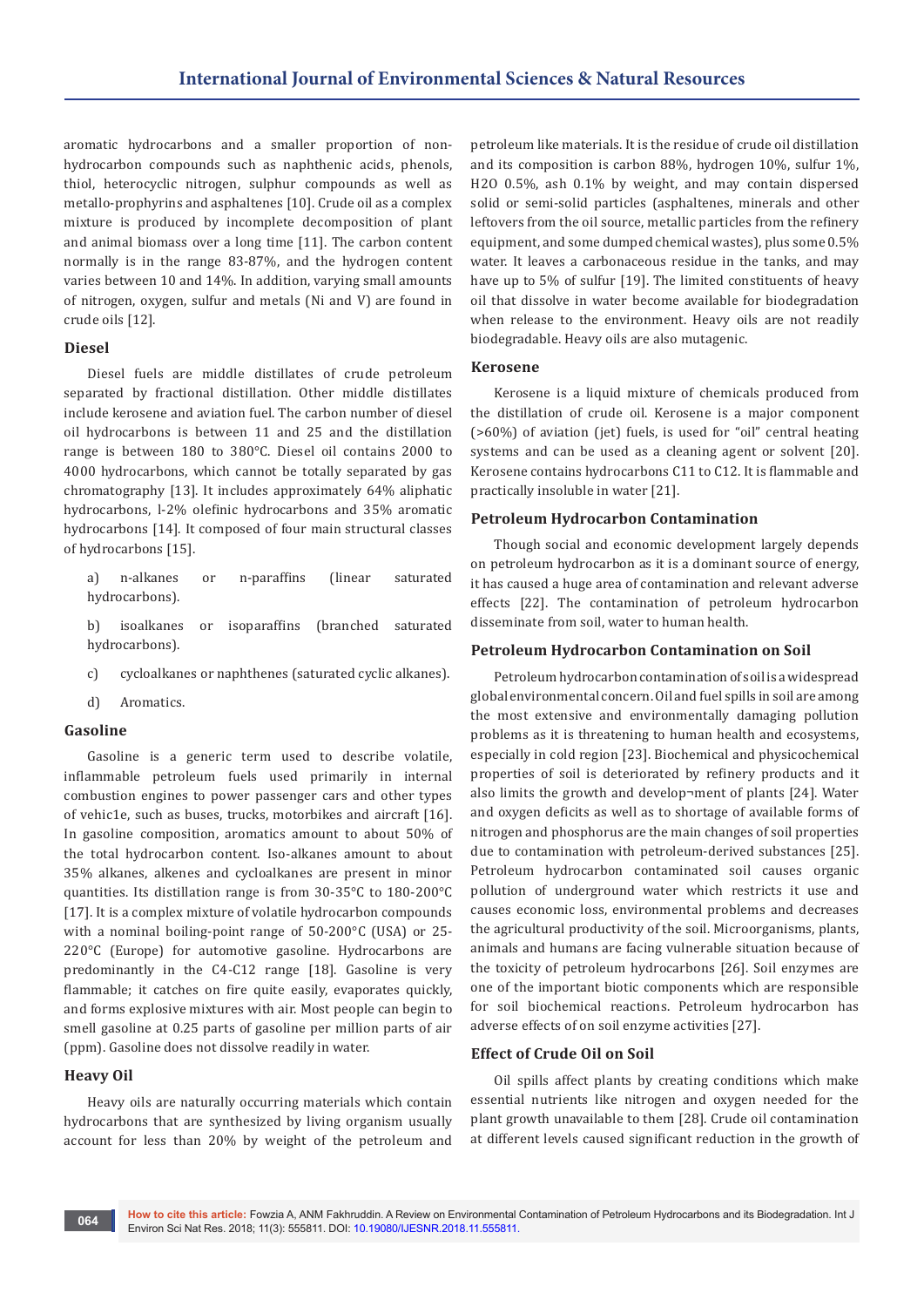the plant using plant height, fresh weight and leaf area and the effect is proportional to the levels of contamination [29]. Crude oil pollution has also adverse effects on soil fertility and plant production. It could reduce or stop plant growth leading to death

as a result of forming a physical barrier and coating the roots [30]. Table 1 shows adverse effects of crude oil contaminated soil in different plant species.

**Table 1:** Adverse Effects of Crude Oil Contaminated Soil on Different Plant Species.

| <b>Adverse Effects</b>                                                                                                                                                                                                                  | <b>Plant</b>                                           | <b>References</b>    |
|-----------------------------------------------------------------------------------------------------------------------------------------------------------------------------------------------------------------------------------------|--------------------------------------------------------|----------------------|
| Increase in total carbohydrates, total proteins, amino acids and praline in shoot<br>and a decrease in chlorophyll contents of the leaves of 85-days-old seedlings.<br>Meanwhile, there were decreases in total carbohydrates in roots. | Jojoba (Simmodsiachinensis)                            | Al-Hawas et al. [7]  |
| Crude oil pollution has an adverse effect on growth, yield and leaf chlorophyll<br>content.                                                                                                                                             | Air Potato (DioscoreabulbiferaL.)                      | Osuagwu et al. [58]  |
| The plant growth was reduced significantly in low levels.                                                                                                                                                                               | Horsetail tree<br>(Casuarinaequisetifolia)             | Ali et al. [8]       |
| Hindered germination, reduced heights and girths were observed.                                                                                                                                                                         | Abelmoschusesculentus                                  | Oyedeji et al. [59]  |
| Significant reductions in plant height, leaf area and stem diameter was observed.                                                                                                                                                       | Maize (Zea mays L.)                                    | Agbogidi et al. [4]  |
| Grain yield was significantly reduced at 95% level.                                                                                                                                                                                     | Maize (Zea mays L.)                                    | Ekundayo et al. [24] |
| A significant reduction in heights of seedlings, leaf length and number of leaves.                                                                                                                                                      | Soybean (Glycine max)                                  | Ekpo et al. $[23]$   |
| Root development is reduced.                                                                                                                                                                                                            | Red beans (Phaseolusnipponesis)<br>and corn (Zea mays) | Baek et al. [14]     |

# **Effect of Diesel on Soil**

Diesel oil has a much stronger inhibitory effect on nitrification than petrol (Kucharski et al., 2010). Diesel oil can cause chronic or acute effects in the plants. Interference in the hydric relations of the plants is caused by diesel oil pollution [31]. Table 2 shows the adverse effects of diesel contaminated soil on different plant species.

**Table 2:** Adverse Effects of Diesel Contaminated Soil on Different Plant Species.

| <b>Adverse effects</b>                                                                                                                        | <b>Plant</b>                                                          | <b>References</b>        |
|-----------------------------------------------------------------------------------------------------------------------------------------------|-----------------------------------------------------------------------|--------------------------|
| Significantly affected the germination, GSI and seedling growth                                                                               | Schinusterebinthifolius                                               | Bona et al. $[16]$       |
| Inhibition of germination and the longitudinal growth                                                                                         | Festucaarundinacea                                                    | Zarinkamar et al. [81]   |
| Poses threats to the survival and development of plants                                                                                       | Vignaunguiculata                                                      | Njoku et al. [54]        |
| Plant growth parameters were affected adversely                                                                                               | Eggplant (Solanummelongena)                                           | Akujobi et al. [6]       |
| Depressed yield of yellow lupine aboveground parts and roots                                                                                  | Lupinusarboreus                                                       |                          |
|                                                                                                                                               | Wyszkowski et al. [80]                                                |                          |
| Caused negative effect on the content of all macroelements in oat, favorable effect<br>on the accumulation of most of macro-elements in maize | (Avena sativa L.) And Maize<br>$(Zea$ mays $L$ .)                     | Wyszkowski et al. [79]   |
| Reduced the number of germinating seeds and then limited their development.                                                                   | Faba bean (Viciafabassp.<br>minor) and rape (Brassica<br>napus var.)  | Hawrot-Paw et al. [28]   |
| High contamination significantly reduced the germination and growth                                                                           | Zea mays, Vignaradiata,<br>Sorghum vulgare and<br>Pennisetumglaucum   | Luhach and Chaudhry [45] |
| Diesel oil rather than crude oil this species to be killed                                                                                    | Dryusintegrz'joliu                                                    | Walker et al. [77]       |
| Reduction in the length of the radicle for the four crop plants                                                                               | Arachishypogaea,<br>Vignaunguiculata, Sorghum<br>bicolor and Zea mays | Ogbo [56]                |

## **Petroleum Hydrocarbon Contamination on Water**

Petroleum hydrocarbon released in to the sea, normally during transportation, leading to the pollution of several sites, and can eventually reach the coasts. Oil spills ranging from lowlevel discharges to catastrophic accidents threatened coastal environments; large spills commonly are followed by clean-up

efforts, but complete containment is rare [32]. As solubility of petroleum hydrocarbon in water is generally low, certain fractions of it float in water and form thin surface films, which will facilitate agglomeration of particles and natural organic matter, and impact on oxygen transfer. Other heavier fractions will accumulate in the sediment at the bottom of the water, which may affect bottom-feeding fish and organisms [33].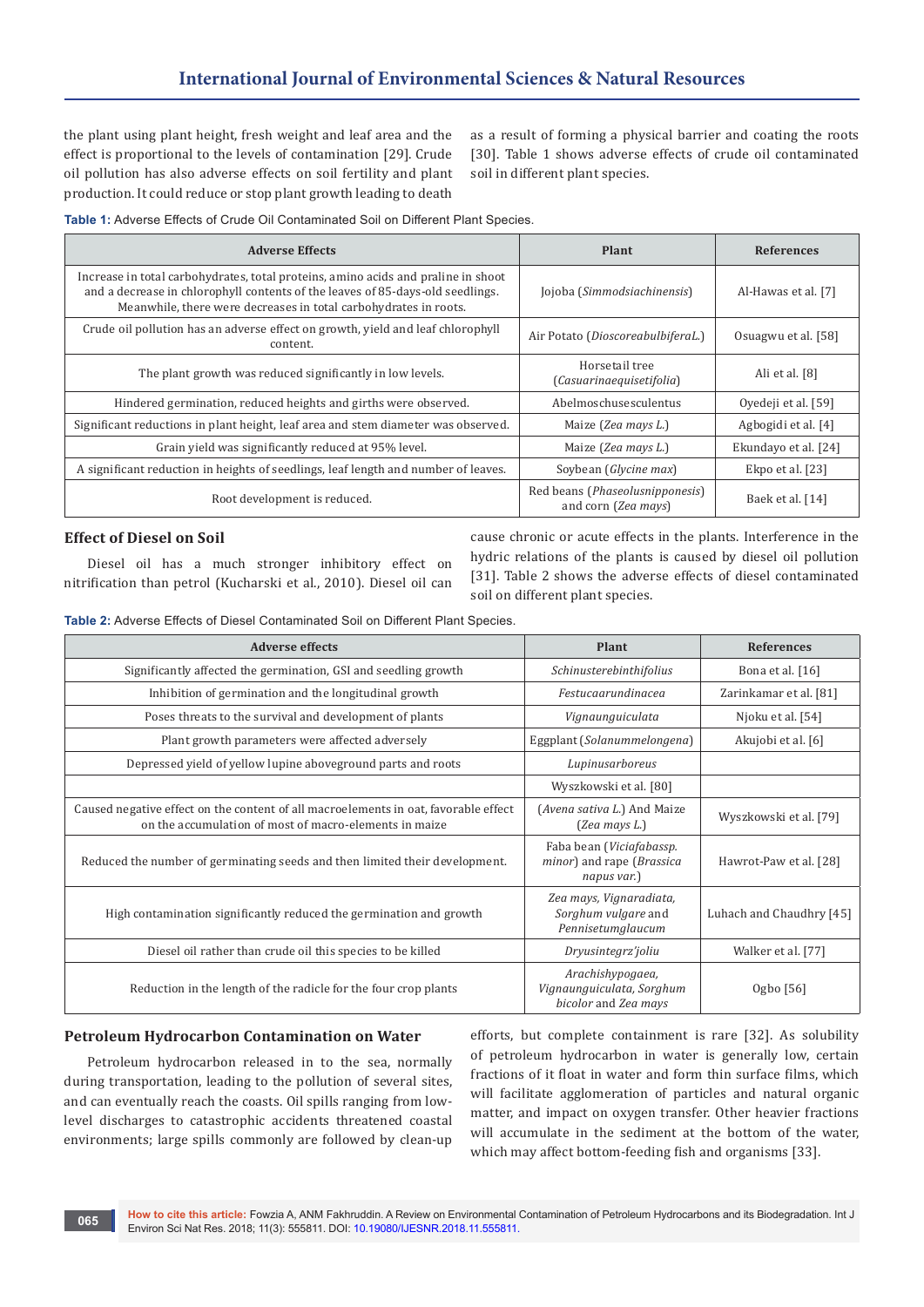# **Effects of Petroleum Hydrocarbon on Human Health**

# **Effects of Diesel on Human Health**

Occupational exposure may potentially occur, during manual filling or discharge operations in petrochemical industry [34]. Occupational exposure to diesel oil has been associated with the following operations: manually handled filling and discharge; marine diesel bunkering involving the manual handling of discharge lines; retailing through filing stations; tank dipping,

pipeline and pump repairs, filter cleaning in refineries, distribution terminals and depots; tank inspection, cleaning and repairing; manufacture, repair, servicing and testing of diesel engines or equipment and injection and fuel systems; routine sampling and laboratory handling of diesel oils; and practices in which diesel oils are used as cleaning agents or solvents [35]. Skin exposures may occur whilst refueling domestic vehicles and pulmonary exposure may result from aspiration of liquid during manual siphoning [36]. Table 3 represents acute effects of diesel on human health.

| <b>Table 3: Acute Effects of Diesel.</b> |  |
|------------------------------------------|--|
|------------------------------------------|--|

| <b>Type of Exposure</b> | <b>Acute Effects</b>                                                                                                                                                                                                                                                                                                                                                                                                                                                                                                                                                                                                                                                                                                                                                                                                                                                                                                                            |
|-------------------------|-------------------------------------------------------------------------------------------------------------------------------------------------------------------------------------------------------------------------------------------------------------------------------------------------------------------------------------------------------------------------------------------------------------------------------------------------------------------------------------------------------------------------------------------------------------------------------------------------------------------------------------------------------------------------------------------------------------------------------------------------------------------------------------------------------------------------------------------------------------------------------------------------------------------------------------------------|
| Inhalation              | Inhalation of diesel may cause headache, dizziness, drowsiness, in coordination and euphoria.<br>a)<br>Aspiration into the lungs causes pneumonitis with choking, coughing, wheeze, breathlessness, cyanosis<br>b)<br>and fever.<br>Inhalation of diesel vapour may lead to CNS / respiratory depression and cardiac arrhythmias (Cocawe<br>C)<br>$[20]$ ).                                                                                                                                                                                                                                                                                                                                                                                                                                                                                                                                                                                     |
| Ingestion               | The signs of toxicity following oral intake are generally stated to include nausea, vomiting, diarrhoea, irritation of<br>the aero-digestive and Gastrointestinal tracts (Cocawe [20]).                                                                                                                                                                                                                                                                                                                                                                                                                                                                                                                                                                                                                                                                                                                                                         |
| <b>Ocular Exposure</b>  | This product is expected to be pH neutral but may be irritating to the eyes causing an immediate stinging and<br>a)<br>burning sensation with lachrymation.<br>Eye exposure to diesel may cause transient pain and/or hyperaemia (UK HPA [73]).<br>b)<br>Diesel is generally considered to be less irritating to the eyes than other middle distillate fuels such as<br>c)<br>kerosene or petrol (IPCS [31]).                                                                                                                                                                                                                                                                                                                                                                                                                                                                                                                                   |
| <b>Dermal Exposure</b>  | Exposure to diesel fuel through the skin and by inhalation may occur during its production, storage, distribution<br>a)<br>and use as well as during maintenance of diesel engines (IARC [30]).<br>Acute dermal exposure may result in local irritation which is generally more severe than that seen with other<br>b)<br>middle distillate products (Kitschier, 1999).<br>There may be transient pain with erythema, blistering and superficial burns (Cocawe [20]).<br>C)<br>Diesel will remove natural fat from the skin; repeated or prolonged exposure can result in drying and cracking,<br>d)<br>irritation and dermatitis.<br>Some individuals may be especially susceptible to these effects. Excessive exposure under conditions of poor<br>personnel hygiene may also lead to oil acne and folliculitis and with some products, development of warty growths<br>may occur and these may become malignant subsequently (Cocawe [20]). |
| Neurotoxicity           | It causes neurological disorders including drowsiness, neurasthenia and decreased sensorimotor speed (ATSDR<br>$[12]$ ).                                                                                                                                                                                                                                                                                                                                                                                                                                                                                                                                                                                                                                                                                                                                                                                                                        |
| Nephrotoxicity          | Several case studies have cited acute renal failure (secondary to acute renal tubular necrosis) as a potential<br>a)<br>complication following acute exposure to diesel.<br>Signs included oliguria (progressing to anuria), nausea, abdominal cramps and diarrhea (UK HPA [73]).<br>b)                                                                                                                                                                                                                                                                                                                                                                                                                                                                                                                                                                                                                                                         |

## **Chronic Effects of Diesel**

Prolonged skin exposure to diesel may cause a variety of dermatitic conditions and is generally a result of inadequate or inappropriate use of personal protective equipment. Also hyperkeratosis may be a common feature of regular contact with diesel [37].

a) Diesel does not have a measurable effect on human reproduction or development.

b) There is currently inadequate evidence to link diesel with the incidence of cancer in humans but there is limited evidence for carcinogenicity in animals following prolonged exposure [36].

## **Effects of Gasoline on Human Health**

Gasoline has harmful effect on soil and water as well as human health. Inhaling or swallowing large amounts of gasoline

can cause death [38]. Serious lung injury may occur if droplets of gasoline are inhaled (e.g. if vomiting occurs after ingestion). Inhalation may cause headache, dizziness and drowsiness. In some cases, sickness and diarrhea may occur. Gasoline vapour may be irritating to the eyes and lungs. Prolonged skin exposure to gasoline may cause a variety of skin conditions. Long-term exposure to high levels of gasoline is associated with a range of disorders affecting the nervous system [39].

## **Effects of Kerosene on Human Health**

Kerosene is not particularly poisonous. However, if a child or adult accidentally swallows kerosene, medical advice should be obtained immediately as there is a small risk of short-term lung damage if vomiting occurs. Frequent skin exposure may lead to skin damage [36]. Kerosene possesses moderate to high acute toxicity to biota with product-specific toxicity related to the type and concentration of aromatic compounds. Kerosene spills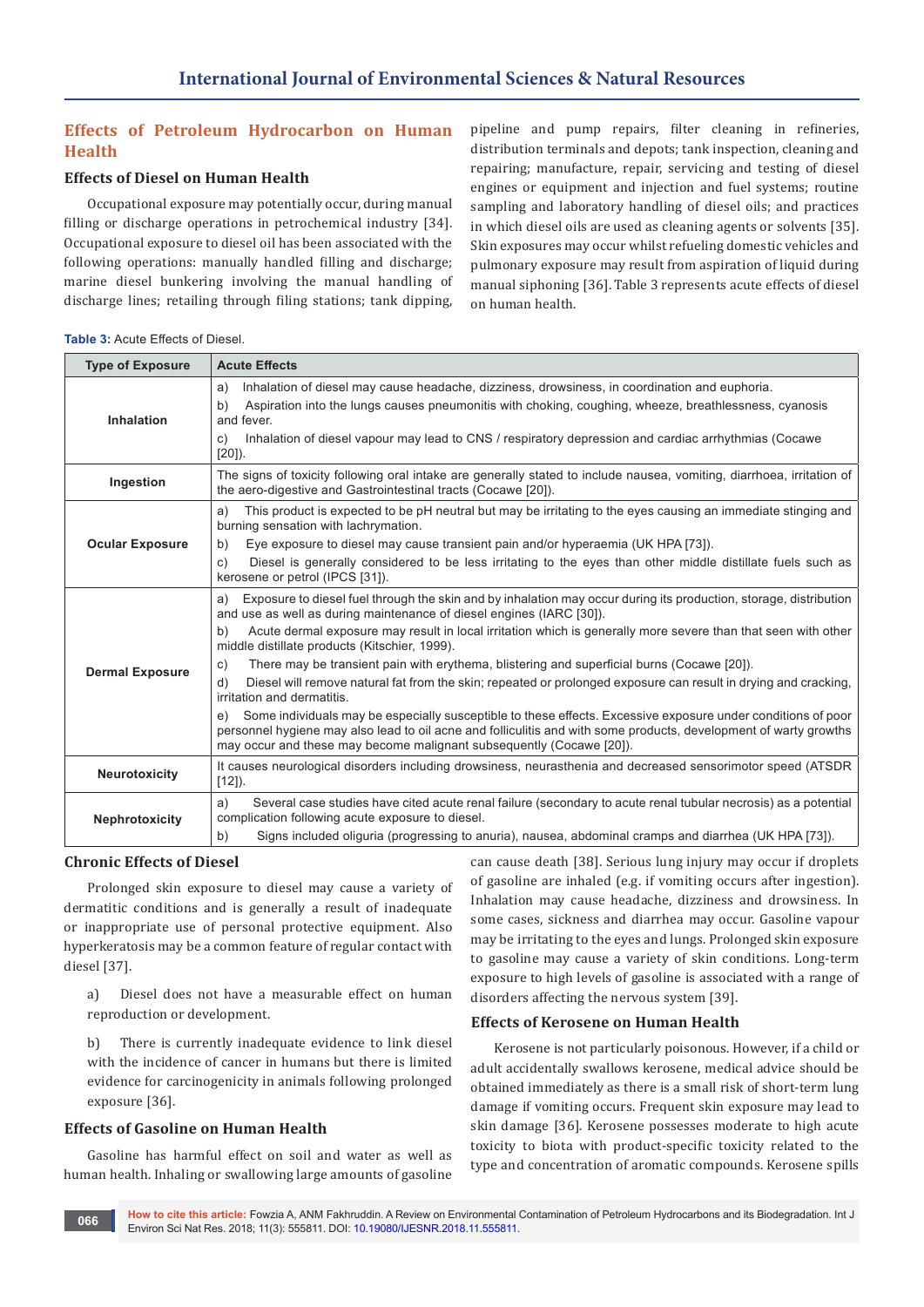could result in potential acute toxicity to some forms of aquatic life [40].

## **Bioremediation of Petroleum Hydrocarbon**

Petroleum hydrocarbon contamination is highly hazardous to the environment. It has severe impacts on the plants as well as animal ecosystem including human health. Various conventional methods include physical and chemical technique which are costly and caused negative consequences [41]. In such cases, bioremediation is the most effective and it may be defined as any activity encouraging the natural process of degradation of petroleum hydrocarbon [42]. Bioremediation transforms the toxic substances to harmless products such as CO2, H2O and fatty acids [43].

Indigenous microbial communities have an important role in oil contaminant degradation. Once the site is contaminated, the microbial community composition will be greatly changed [44]. Microorganisms involved in the degradation of contaminant increase in their number till the contaminant is present. After the degradation of the contaminant the microbial population decreases itself naturally [45]. The rates of degradation of different classes of organic compounds in petroleum mixture vary widely. The biodegradation of n-alkanes is more rapid (except for the most volatile fraction C5-C9), followed by simple aromatics such as benzene, toluene and xylene-isoalkanes whereas cycloalkanes and aromatics degrade more slowly [46]. Hydrocarbons differ in their susceptibility to microbial attack.

**Table 4:** Biodegradation of Crude Oil by Various Microorganisms.

The susceptibility of hydrocarbons to microbial degradation can be generally ranked as follows: linear alkanes >branched alkanes >small aromatics >cyclic alkanes. Some compounds, such as the high molecular weight polycyclic aromatic hydrocarbons (PAHs), may not be degraded at all [47].

Most of the oil spillage occurs in the sea during transportation. Several studies have done by many scientists on microbial degradation of hydrocarbon in marine environment. Sutiknowati found that *Alcanivorax, Marinobacter* and *Prosthecochloris* are some hydrocarbon degrading bacteria which are found in marine environment [48]. According to Chikere et al. [49] *Bacillus, Nocardia, Staphylococcus, Pseudomonas, Flavobacterium, Escherichia, Acinetobacter* and *Enterobacter. Bacillus spp* are isolated from marine sediments of the Niger Delta and they can degrade hydrocarbon. *Bacillus spp* showed 92.5% degradation of hydrocarbon content during the spillage of Lubricating oil in the water, studied by Gopinath et al. [50] and Dhar et al. [51] studied on the biodegradation of petroleum hydrocarbon of ship breaking yard and found that *Fusariumm oniliforme* caused the maximum degradation of octane (58%) and diesel (56%), *Penicillium corylophilum* caused the same of kerosene (40%). Soil contamination also remedy by using microorganisms. In Kuwait, *Bacillus subtilis* strains are isolated from oil contaminated soil [52]. Crude oil is a complex mixture consisting of aliphatics, aromatics, resins and asphaltenes. It caused potential hazards for the environment. Several studies have been done for the biodegradation of crude oils. Some of them are given in Table 4.

| Degradation of crude oil                                                                    | Organism                                                                                                                               | <b>References</b>             |
|---------------------------------------------------------------------------------------------|----------------------------------------------------------------------------------------------------------------------------------------|-------------------------------|
| Maximum crude oil biodegradation of 78% was achieved                                        | Consortium containing five cultures<br>(Micrococcus sp. Corynebacterium sp.<br>Flavobacterium sp., Bacillus sp. and<br>pseudomonas sp. | Rahman et al. [64]            |
| Increase in optical densities and utilize crude oil as a<br>carbon and energy source.       | Bacillus spp.                                                                                                                          | Sepahi et al. [67]            |
| Maximal degradation (93%) of crude oil                                                      | The white rot fungus Polyporus sp.                                                                                                     | Hadibarata and Tachibana [27] |
| Removed nearly 52.1% of crude oil                                                           | consortium of Rhizobiales sp., Pseudomonas<br>sp., Brucella sp., Bacillus sp., Rhodococcus sp.,<br>Microbacterium sp. and Roseomonassp | Zhao et al. [82]              |
| Potential biodegradation of in situand/or ex situ                                           | Bacillussubtilis and PseudIomon s aeruginosa                                                                                           | Latha and Kalaivani [40]      |
| Degrade long chain crude oil alkanes in a range between<br>46.64% and 87.68%.               | Bacillus and Geobacilllus species                                                                                                      | Maintains et al. (2006)       |
| mixed bacterial consortium<br>decreased from 77 to 45% as the concentration of crude<br>oil | Bacillussp, Corynebacterium sp, and<br>Pseudomonas sp                                                                                  | Sathish kumar et al. [66]     |
| At 1% crude oil concentration, the mixed bacterial<br>consortium degraded a maximum of 78%  | Micrococcus sp., Corynebacterium sp.,<br>Flavobacterium sp, Bacillus sp. and<br>Pseudomonas sp                                         | Rahman et al. [63]            |
| Crude oil degrade at 58% and 40%                                                            | Acinetobacter calcoaceticus and<br>Alcaligenesodorans                                                                                  | Lal and Khanna [39]           |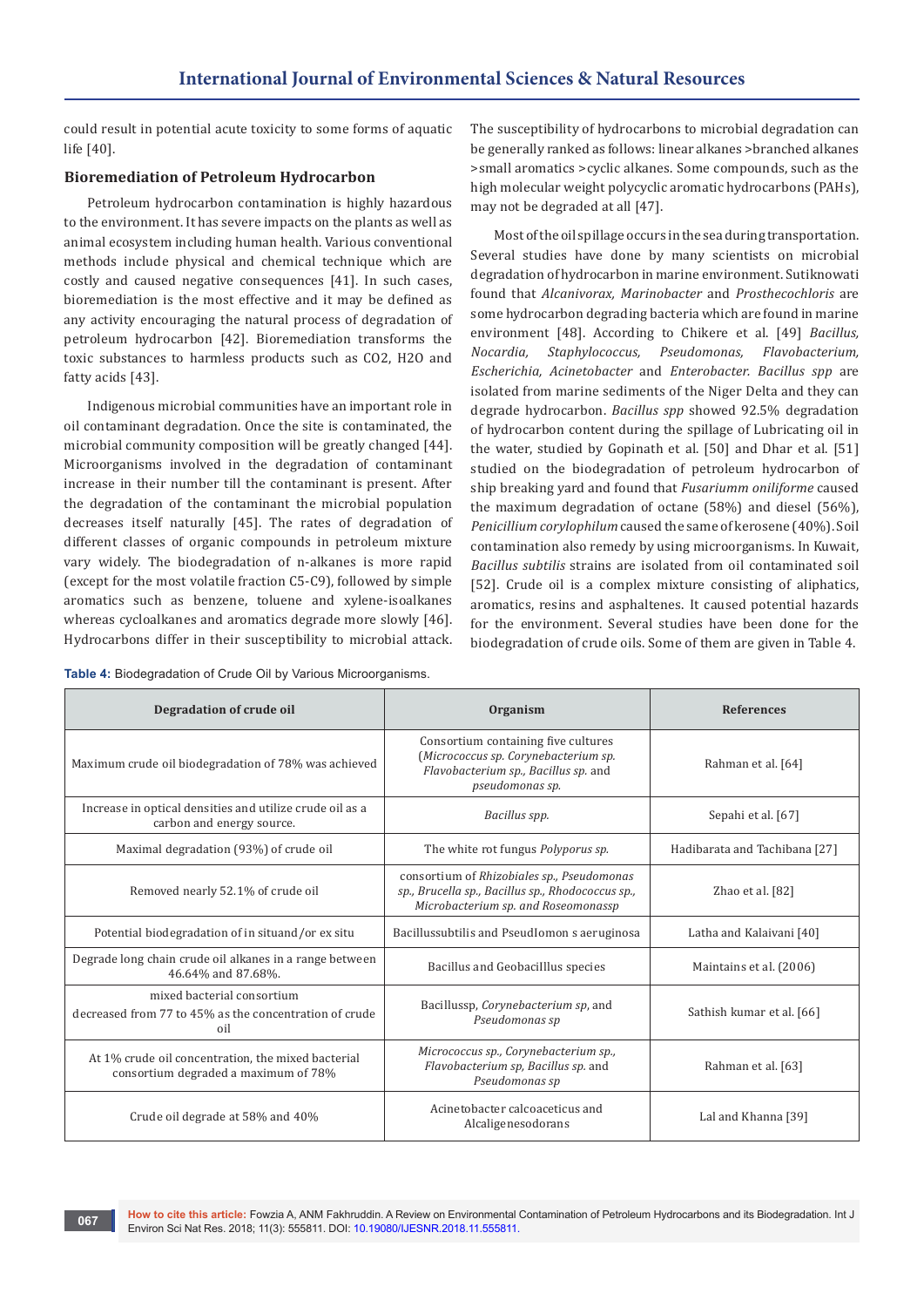Soil bacteria are capable of adapting to degrade environmental pollutants; some soil types may have indigenous bacteria that are naturally suitable for degradation. But High concentration of diesel can be toxic to microbes and inhibit degradation, so bacterial degradation is possible when the concentration of contaminant is below the threshold of toxicity [53-59]. Lawson studied on diesel utilizing bacteria on contaminated soil [60-65]. They found that six hydrocarbon utilizing bacterial genera, Bacillus, *Staphylococcus, Enterobacter, Yersinia, Proteus,* and *Alcaligenes* were present in the soil and the study clearly indicated that Ghanaian soils contain diverse

bacterial genera capable of degrading and utilizing diesel oil as carbon source. Biodegradation of diesel oil was performed using a diesel oil-degrading bacterial consortium, in both laboratory and pilot scale experiments by Marquez-Rocha et al. [66]. The concentration of diesel in soil treated with the bacterial consortium was reduced to <15% of the initial concentration, within a period of five weeks in both laboratory (135 to 19.32 g diesel per kg soil) and pilot scale (118 to 17.5g diesel per kg soil). Table 5 shows biodegradation of diesel by using various microorganisms [67-82].

| <b>Result of the Study</b>                                                                                                                                          | <b>Organism Studied</b>                                                                           | <b>References</b>         |
|---------------------------------------------------------------------------------------------------------------------------------------------------------------------|---------------------------------------------------------------------------------------------------|---------------------------|
| Growth and degradation of diesel                                                                                                                                    | Pseudomonas putida, Pseudomonas mallei<br>and Enterobacter cloacae                                | Saadoun (2002)            |
| Degrade diesel oil by using bioaugmentation method                                                                                                                  | Rhodococcus sp., Pseudomonas aeruginosa                                                           | Ueno et al. [72]          |
| The highest degradation of diesel is 96.8%                                                                                                                          | Bacillus brevis, Pseudomonas<br>alcaligenes, Bacillus cirroflagellosus and<br>Citrobacterfreundii | Ahamed et al. [5]         |
| The highest degradation of diesel is 86.94%                                                                                                                         | Acinetobactercalcoaceticus, Acinetobacter sp.,                                                    |                           |
| Citrobacterfreundii and Bacillus pumilus                                                                                                                            | Singh and Lin (2008)                                                                              |                           |
| The highest degradation of diesel is 86.67%                                                                                                                         | Bacillus sp and Bacillus Cereus                                                                   | Kebria et al. [35]        |
| The highest degradation of diesel is 56%                                                                                                                            | Fusariummoniliforme                                                                               | Dhar et al. [22]          |
| Percentages degradation of 93% for decane, 38.4% for nonane<br>and 22.9% for dodecane.                                                                              | Rhodotorulaaurantiaca and Candida ernobii                                                         | Miranda et al. [51]       |
| The highest degradation of diesel is 99%                                                                                                                            | Mycobacterium hyalinumand Cladosporium                                                            | Li et al. [43]            |
| capable of utilizing diesel oil as sole substrate                                                                                                                   | Exiguobacteriumaurantiacum and<br>Burkholderiacepacia                                             | Mohanty and Mukherji [52] |
| The rates of degradation of diesel oil by the isolate at the end of<br>day one, day twelve and day twenty-seven were 5.8 x 10-4, 1.83 x<br>10-3 and 1.05 x 10-3g/h, | <b>Bacillus</b> subtilis                                                                          | Nwaogu et al. [55]        |
| Suitable for bioremediation of diesel contamination                                                                                                                 | Ulocladiumatrum                                                                                   | Binsadiq [15]             |
| The highest degradation of diesel is 55%                                                                                                                            | Acinetobactersp,                                                                                  |                           |
| Gordoniasp and Rhodococcussp.                                                                                                                                       | Lee et al. $[42]$                                                                                 |                           |
| 49.93% of diesel oil degradation in 20 days                                                                                                                         | Pseudomonas sp.                                                                                   | Panda SK et al. [60]      |

**Table 5:** Biodegradation of Diesel by Using Various Microorganisms.

# **Conclusion**

Petroleum hydrocarbons have devastating short-term and long term effects on soil, water as well as human health. Petroleum hydrocarbon contaminated soil affect plant growth, and reduce yield of crop from an agricultural region. Sometimes, agricultural lands become futile because of loss of fertility. Petroleum hydrocarbon contaminated water affect flora and fauna of aquatic ecosystems. Oxygen penetration is hampered and balance of marine ecosystem is ruined. As petroleum hydrocarbon is one of the main sources of fuel in the current world, the use of its products cannot be neglected. Therefore, cleanup of these worst pollutants is mandatory to keep environment safe and sound. However, petroleum hydrocarbon is not readily degradable in natural environment. Various

conventional methods include physical and chemical techniques which are expensive and caused negative consequences. In such cases, bioremediation is the most effective and suitable method to remove these pollutants from the environment. A wide variety of microorganisms have the ability to degrade petroleum hydrocarbons and completely mineralize them. Phytoremediation, bioaugmentation, biostimulation etc. are some other useful bioremediation techniques to cleanup petroleum hydrocarbon from the environment.

#### **References**

1. [Aggarwal VR, McBeth J, Zakrzewska JM, Lunt M, Macfarlane GJ](https://www.ncbi.nlm.nih.gov/pubmed/16303810)  [\(2006\) The epidemiology of chronic syndromes that are frequently](https://www.ncbi.nlm.nih.gov/pubmed/16303810)  [unexplained: do they have a common associated factor? Int J Epidemiol](https://www.ncbi.nlm.nih.gov/pubmed/16303810)  [35\(2\): 468-476.](https://www.ncbi.nlm.nih.gov/pubmed/16303810)